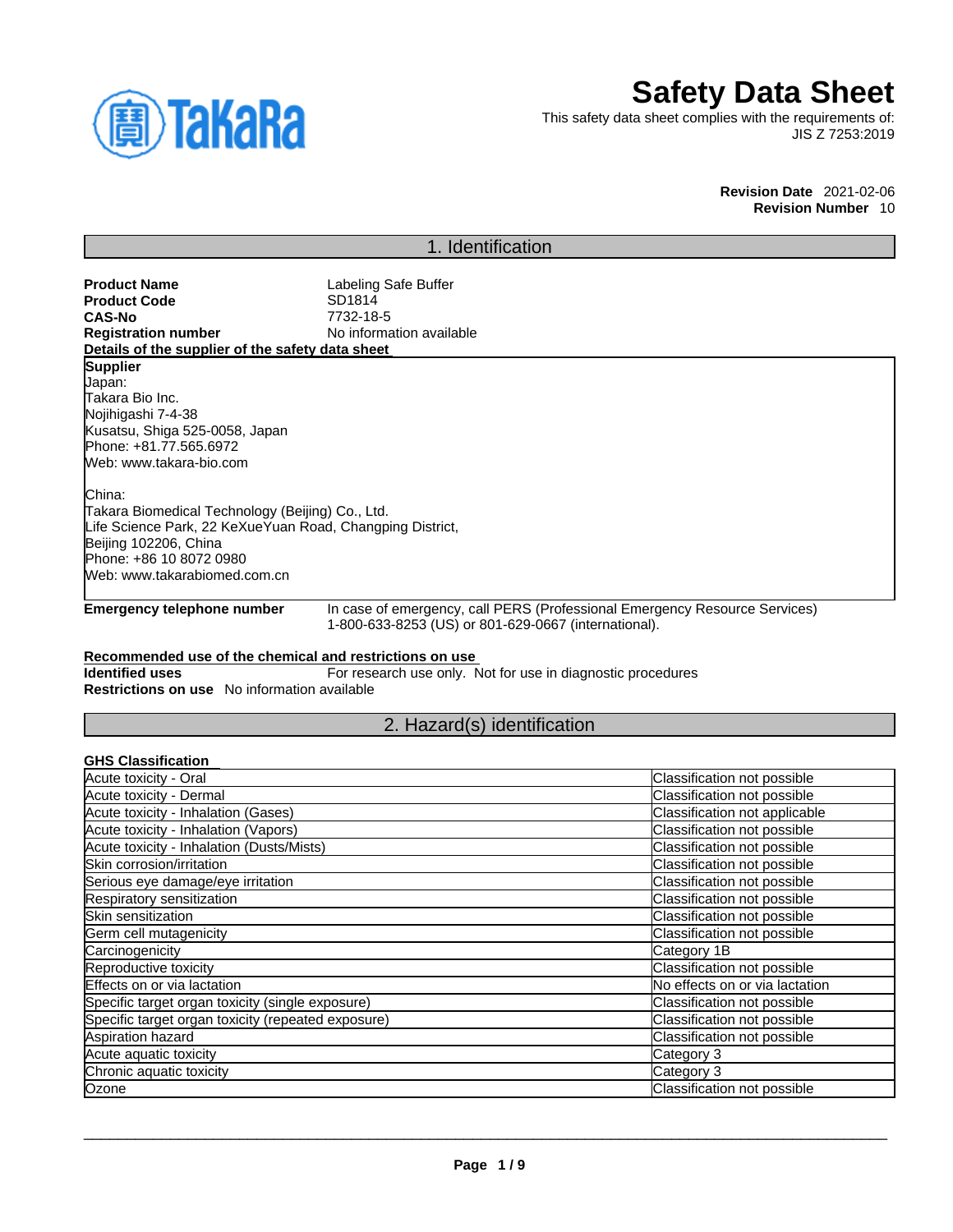#### **GHS label elements**



#### **Signal word** Danger

#### **Hazard Statements**

May cause cancer Harmful to aquatic life with long lasting effects

#### **Prevention**

- Obtain special instructions before use
- Do not handle until all safety precautions have been read and understood
- Wear protective gloves/protective clothing/eye protection/face protection
- Avoid release to the environment

#### **Response**

• IF exposed or concerned: Get medical advice/attention

#### **Storage**

- Store locked up
- **Disposal**
- Dispose of contents/container to an approved waste disposal plant

#### **Other hazards**

No information available.

|--|

### **Pure substance/mixture** Mixture

| <b>CAS-No</b>       |           | 7732-18-5 |                       |                    |                       |                |
|---------------------|-----------|-----------|-----------------------|--------------------|-----------------------|----------------|
| Chemical name       | CAS No    | Weight-%  | <b>ENCS Inventory</b> | <b>ENCS Number</b> | <b>ISHL Inventory</b> | <b>ISHL No</b> |
| Cobalt(II) chloride | 7791-13-1 |           | No information        |                    | No information        | $(1)-207$      |
| hexahvdrate         |           |           | available             |                    | available             |                |

This product contains ≥0.1 - <1.0% of substance(s) that are classified for Respiratory sensitization Category 1/1B. This product contains ≥0.1 - <1.0% of substance(s) that are classified for Skin sensitization Category 1/1B. This product contains ≥0.1 - <0.3% of substance (s) that are classified for Reproductive toxicity Category 1/1A/1B/Lactation.

#### **Pollutant Release and Transfer Registry (PRTR)**

Not applicable

#### **Industrial Safety and Health Law**

#### ISHL Notifiable Substances

ISHL Notifiable Substances - information (safety data sheet) to be supplied; Industrial Safety and Health Law enforcement order Table 9 (related to Industrial Safety and Health Law article 57-2 and ISHL Ordinance Article 34-2-4)

| Chemical name                      | CAS No    | Categorv           | Ordinance number              | Content rate % |
|------------------------------------|-----------|--------------------|-------------------------------|----------------|
| Cobalt(II)<br>chloride hexahvdrate | 7791-13-1 | Notifiable<br>ISHL | $\rightarrow$<br>. <i>. .</i> | . . ប          |
|                                    |           | Substances         |                               |                |

Harmful Substances Whose Names Are to be Indicated on the Label

Harmful Substances - names to be indicated on the label; Industrial Safety and Health Law enforcement order Table 9 (related to Industrial Safety and Health Law article 57 and ISHL Ordinance Article 33)

| Chemical name                   | <b>CAS No</b> | Category                  | Ordinance number | Content rate % |
|---------------------------------|---------------|---------------------------|------------------|----------------|
| Cobalt(II) chloride hexahydrate | 7791-13-1     | <b>Harmful Substances</b> | 170<br>17 Z      | <10            |
|                                 |               | Whose Names Are to be     |                  |                |
|                                 |               | Indicated on the Label    |                  |                |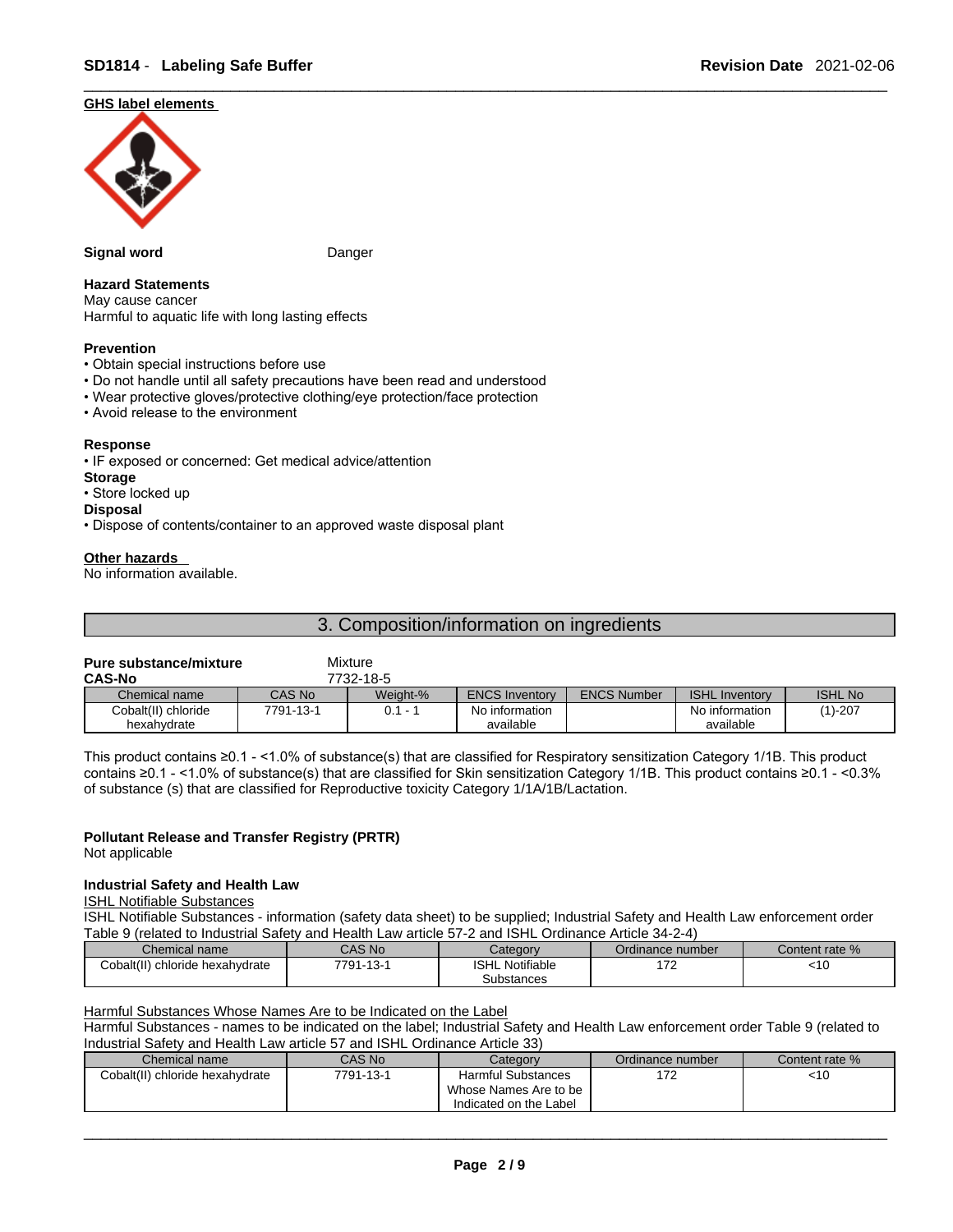### **Poisonous and Deleterious Substances Control Law**

Not applicable

|                                                                           | 4. First-aid measures                                                                                                                 |  |
|---------------------------------------------------------------------------|---------------------------------------------------------------------------------------------------------------------------------------|--|
|                                                                           |                                                                                                                                       |  |
| In case of inhalation                                                     | Remove to fresh air.                                                                                                                  |  |
| In case of skin contact                                                   | Wash skin with soap and water.                                                                                                        |  |
| In case of eye contact                                                    | Rinse thoroughly with plenty of water for at least 15 minutes, lifting lower and upper eyelids.<br>Consult a physician.               |  |
| In case of ingestion                                                      | Clean mouth with water and drink afterwards plenty of water.                                                                          |  |
| Most important symptoms/effects,<br>acute and delayed                     | No information available.                                                                                                             |  |
| Note to physicians                                                        | Treat symptomatically.                                                                                                                |  |
|                                                                           | 5. Fire-fighting measures                                                                                                             |  |
| <b>Suitable Extinguishing Media</b>                                       | Use extinguishing measures that are appropriate to local circumstances and the<br>surrounding environment.                            |  |
| Unsuitable extinguishing media                                            | Do not scatter spilled material with high pressure water streams.                                                                     |  |
| Specific hazards arising from the<br>chemical                             | No information available.                                                                                                             |  |
| <b>Special Extinguishing Media</b><br><b>Large Fire</b>                   | Cool drums with water spray.<br>CAUTION: Use of water spray when fighting fire may be inefficient.                                    |  |
| Special protective equipment and<br>precautions for fire-fighters         | Firefighters should wear self-contained breathing apparatus and full firefighting turnout<br>gear. Use personal protection equipment. |  |
|                                                                           | 6. Accidental release measures                                                                                                        |  |
| Personal precautions, protective<br>equipment and emergency<br>procedures | Ensure adequate ventilation.                                                                                                          |  |
| For emergency responders                                                  | Use personal protection recommended in Section 8.                                                                                     |  |
| <b>Environmental precautions</b>                                          | See Section 12 for additional Ecological Information.                                                                                 |  |
| <b>Methods for containment</b>                                            | Prevent further leakage or spillage if safe to do so.                                                                                 |  |
| Methods for cleaning up                                                   | Pick up and transfer to properly labeled containers.                                                                                  |  |
| Prevention of secondary hazards                                           | Clean contaminated objects and areas thoroughly observing environmental regulations.                                                  |  |
|                                                                           |                                                                                                                                       |  |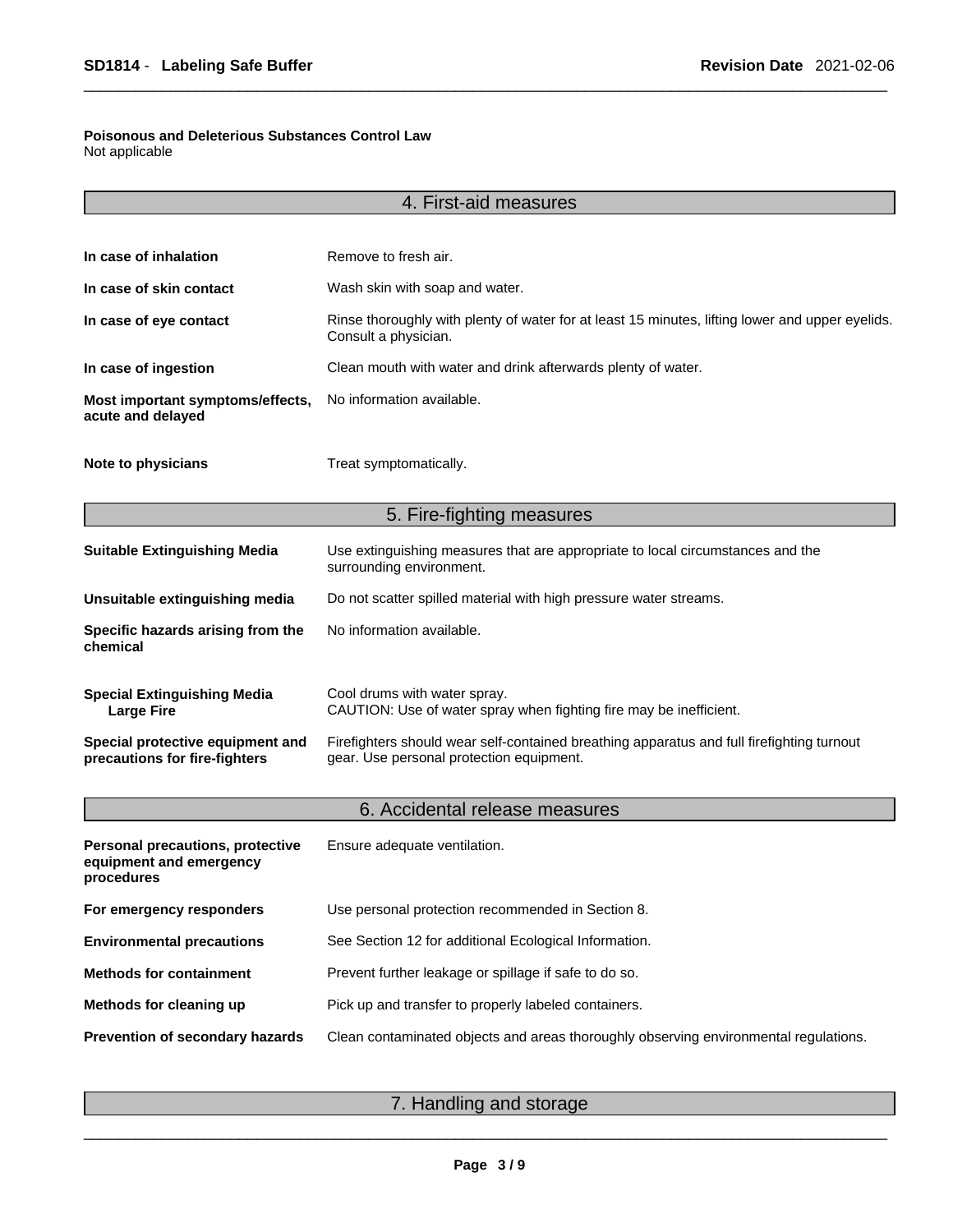| <b>Handling</b>           |                                                                          |
|---------------------------|--------------------------------------------------------------------------|
| Advice on safe handling   | Handle in accordance with good industrial hygiene and safety practice.   |
| <b>Storage</b>            |                                                                          |
| <b>Storage Conditions</b> | Keep containers tightly closed in a dry, cool and well-ventilated place. |

### 8. Exposure controls/personal protection

#### **Engineering controls** Showers

Eyewash stations Ventilation systems.

#### **Exposure guidelines**

| Chemical name                                | Japan Society of Occupational<br>Health                                                | <b>ISHL Working Environmental</b><br><b>Evaluation Standards -</b><br><b>Administrative Control Levels</b> | <b>ACGIH TLV</b>              |
|----------------------------------------------|----------------------------------------------------------------------------------------|------------------------------------------------------------------------------------------------------------|-------------------------------|
| Cobalt(II) chloride hexahydrate<br>7791-13-1 | TWA: $0.05$ mg/m <sup>3</sup><br>1S+<br>ISHL/ACL: 0.02 mg/m <sup>3</sup><br>1A+<br>C2B | $0.02$ mg/m $3$                                                                                            | TWA: $0.02$ mg/m <sup>3</sup> |

#### **Biological occupational exposure limits**

| Chemical name                   | Japan Society of Occupational Health             | ACGIH |
|---------------------------------|--------------------------------------------------|-------|
| Cobalt(II) chloride hexahydrate | 3 µg/L - blood (Cobalt) - within 2 h prior       | 15    |
| 7791-13-1                       | to end of shift at end of work week              |       |
|                                 | $35 \mu g/L$ - urine (Cobalt) - within 2 h prior |       |
|                                 | to end of shift at end of work week              |       |

| <b>Environmental exposure controls</b> | No information available.                                                             |
|----------------------------------------|---------------------------------------------------------------------------------------|
| <b>Personal Protective Equipment</b>   |                                                                                       |
| <b>Respiratory protection</b>          | No protective equipment is needed under normal use conditions. If exposure limits are |
|                                        | exceeded or irritation is experienced, ventilation and evacuation may be required.    |
| Eye/face protection                    | No special protective equipment required.                                             |
| Skin and body protection               | No special protective equipment required.                                             |

### 9. Physical and chemical properties

#### **Information on basic physical and chemical properties**

| <b>Appearance</b>                                                                                      | Aqueous solution         |                          |  |
|--------------------------------------------------------------------------------------------------------|--------------------------|--------------------------|--|
| <b>Physical state</b>                                                                                  | Liquid                   |                          |  |
| Color                                                                                                  | No information available |                          |  |
| Odor                                                                                                   | <b>Odorless</b>          |                          |  |
| <b>Odor Threshold</b>                                                                                  | No information available |                          |  |
| <b>Property</b>                                                                                        | Values                   | Remarks • Method         |  |
| Melting point / freezing point                                                                         |                          | No information available |  |
| Boiling point/boiling range (°C)                                                                       |                          | No information available |  |
| Flammability (solid, gas)                                                                              |                          | No information available |  |
| Upper/lower flammability or explosive limits<br>Upper flammability limit:<br>Lower flammability limit: |                          |                          |  |
| <b>Flash point</b>                                                                                     |                          | ASTM D 56                |  |
| <b>Evaporation Rate</b>                                                                                |                          | No information available |  |
| <b>Autoignition temperature</b>                                                                        | 392.8 °C / 739 °F        | No information available |  |
| <b>Decomposition temperature</b>                                                                       |                          | No information available |  |
| рH                                                                                                     |                          | No information available |  |
| <b>Viscosity</b>                                                                                       |                          |                          |  |
| <b>Kinematic viscosity</b>                                                                             |                          | No information available |  |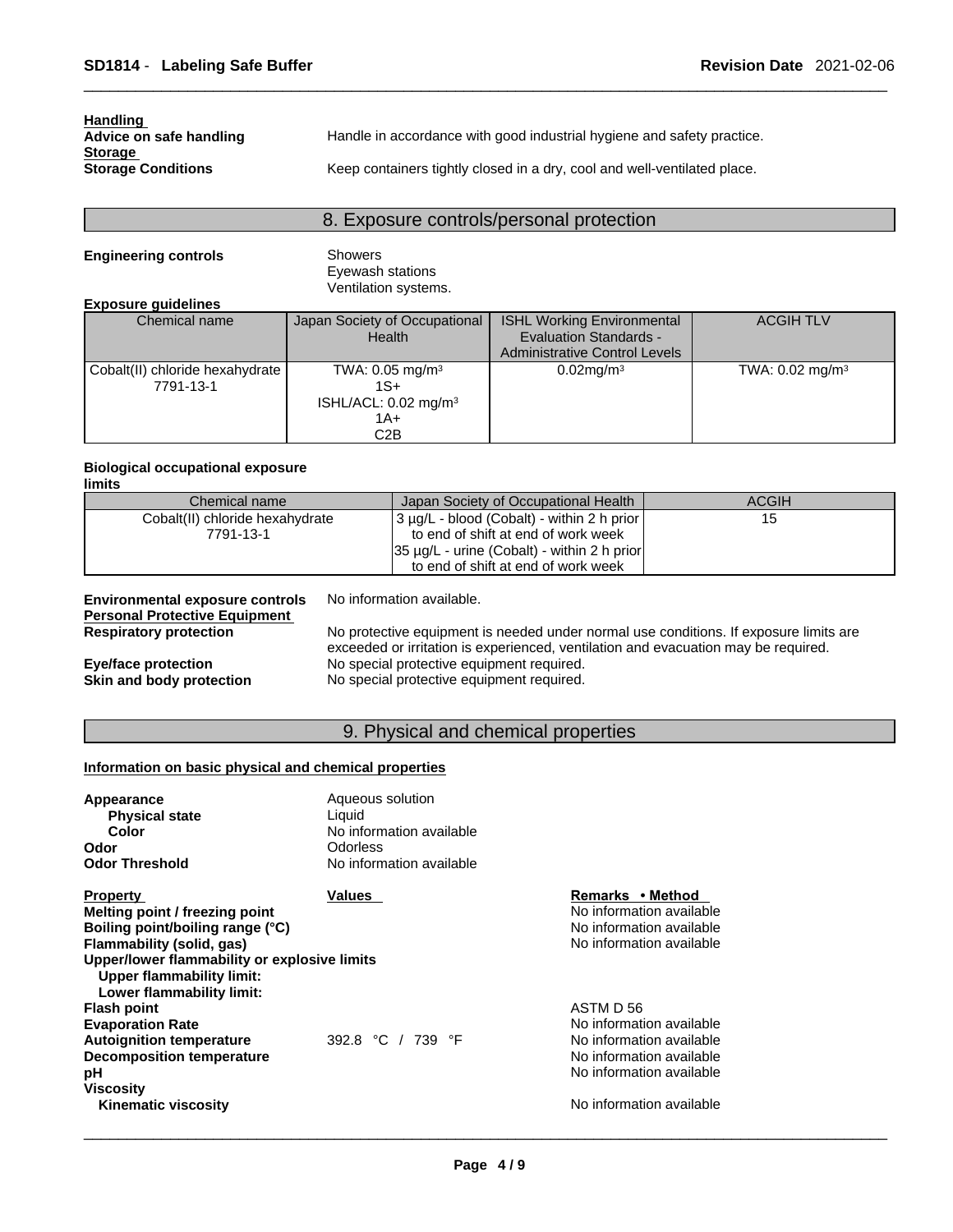| <b>Dynamic Viscosity</b>          |  |
|-----------------------------------|--|
| <b>Water solubility</b>           |  |
| Solubility in other solvents      |  |
| <b>Partition Coefficient</b>      |  |
| (n-octanol/water)                 |  |
| Vapor pressure                    |  |
| <b>Vapor density</b>              |  |
| <b>Relative density</b>           |  |
| <b>Particle characteristics</b>   |  |
| <b>Particle Size</b>              |  |
| <b>Particle Size Distribution</b> |  |
|                                   |  |

#### **Other information**

**Explosive properties** No information available

**Oxidizing properties** No information available

#### 10. Stability and reactivity

**Reactivity No information available. Chemical stability** Stable under normal conditions. **Possibility of hazardous reactions** None under normal processing.<br>Incompatible materials Mone known based on informati None known based on information supplied. **Hazardous Decomposition Products** None known based on information supplied. **Explosion Data Sensitivity to static discharge** None. **Sensitivity to mechanical impact** None.

11. Toxicological information

**Acute toxicity** 

**Numerical measures of toxicity - Product Information**

#### **The following values are calculated based on chapter 3.1 of the GHS document**

| ATEmix (oral)                 | 99,920.70 mg/kg |
|-------------------------------|-----------------|
| ATEmix (dermal)               | 79,381.40 mg/kg |
| ATEmix (inhalation-dust/mist) | 21.8295 mg/l    |

5.21282 % of the mixture consists of ingredient(s) of unknown acute oral toxicity

5.21282 % of the mixture consists of ingredient(s) of unknown acute dermal toxicity

17.82282 % of the mixture consists of ingredient(s) of unknown acute inhalation toxicity (gas)

17.82282 % of the mixture consists of ingredient(s) of unknown acute inhalation toxicity (vapor)

5.21282 % of the mixture consists of ingredient(s) of unknown acute inhalation toxicity (dust/mist)

| Oral LD50<br>$= 766$ mg/kg (Rat)                                  | Dermal LD50               | Inhalation LC50                                                                                                                        |
|-------------------------------------------------------------------|---------------------------|----------------------------------------------------------------------------------------------------------------------------------------|
|                                                                   |                           |                                                                                                                                        |
|                                                                   |                           |                                                                                                                                        |
|                                                                   |                           |                                                                                                                                        |
|                                                                   |                           |                                                                                                                                        |
|                                                                   |                           |                                                                                                                                        |
|                                                                   |                           |                                                                                                                                        |
|                                                                   |                           |                                                                                                                                        |
| Specific test data for the substance or mixture is not available. |                           |                                                                                                                                        |
|                                                                   |                           |                                                                                                                                        |
| Specific test data for the substance or mixture is not available. |                           |                                                                                                                                        |
|                                                                   |                           |                                                                                                                                        |
|                                                                   |                           |                                                                                                                                        |
|                                                                   |                           |                                                                                                                                        |
|                                                                   | No information available. | Specific test data for the substance or mixture is not available.<br>Specific test data for the substance or mixture is not available. |

**Dynamic Viscosity** No information available **No information available No information available** No information available

**No information available No information available No information available** 

**Not applicable Not applicable**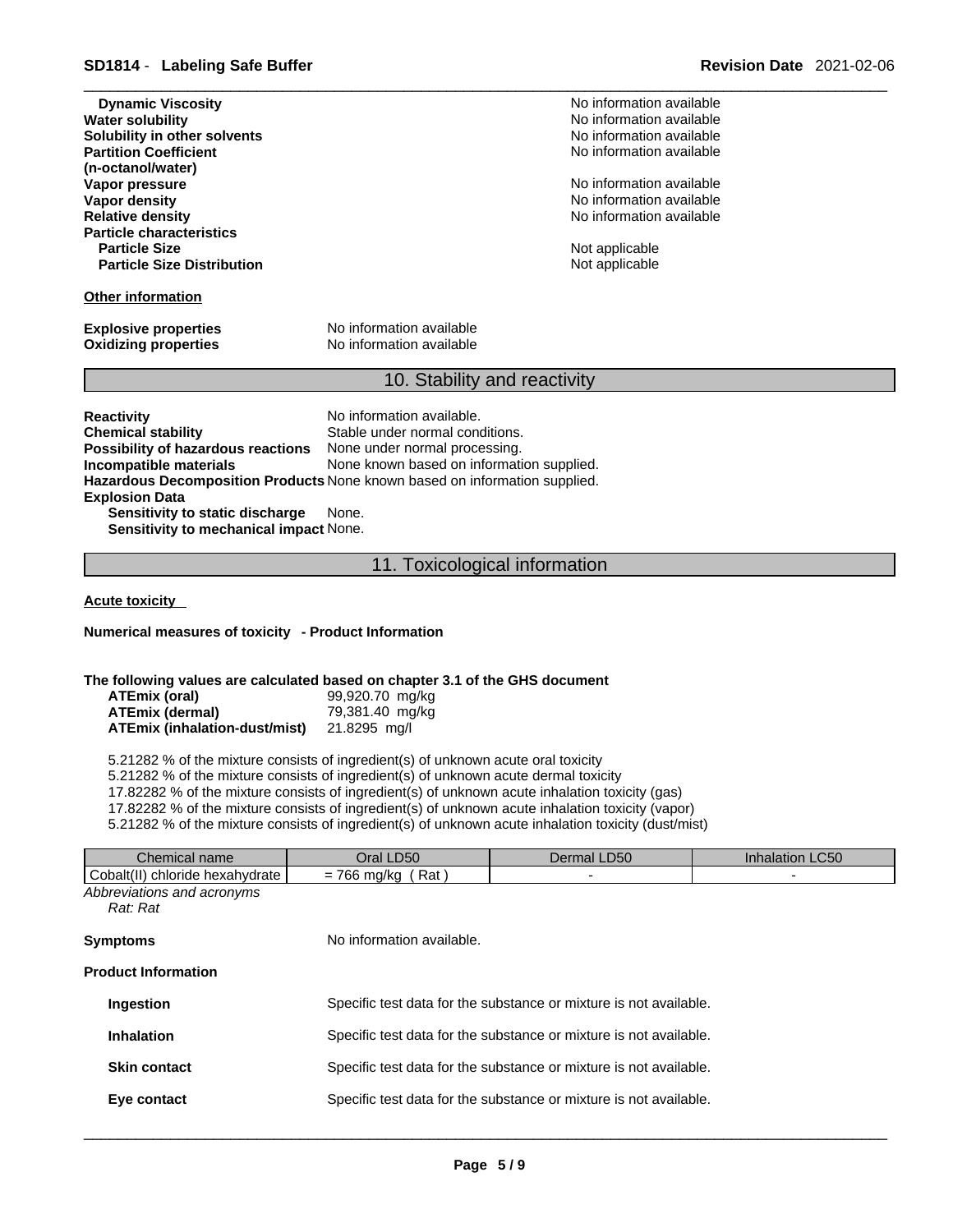### \_\_\_\_\_\_\_\_\_\_\_\_\_\_\_\_\_\_\_\_\_\_\_\_\_\_\_\_\_\_\_\_\_\_\_\_\_\_\_\_\_\_\_\_\_\_\_\_\_\_\_\_\_\_\_\_\_\_\_\_\_\_\_\_\_\_\_\_\_\_\_\_\_\_\_\_\_\_\_\_\_\_\_\_\_\_\_\_\_\_\_\_\_ **SD1814** - **Labeling Safe Buffer Revision Date** 2021-02-06

| <b>Skin corrosion/irritation</b>  | Based on available data, the classification criteria are not met. Classification not possible. |
|-----------------------------------|------------------------------------------------------------------------------------------------|
| Serious eye damage/eye irritation | Based on available data, the classification criteria are not met. Classification not possible. |
| Respiratory or skin sensitization | Classification not possible.                                                                   |
| <b>Germ cell mutagenicity</b>     | Based on available data, the classification criteria are not met. Classification not possible. |

### **Carcinogenicity**

The table below indicates whether each agency has listed any ingredient as a carcinogen.

| Chemical name                                                                                                     |                                                                                                                                           | Japan                                                                                          | <b>IARC</b> |
|-------------------------------------------------------------------------------------------------------------------|-------------------------------------------------------------------------------------------------------------------------------------------|------------------------------------------------------------------------------------------------|-------------|
| 2<br>Group 2B<br>Cobalt(II) chloride hexahydrate<br>7791-13-1                                                     |                                                                                                                                           |                                                                                                |             |
| Legend<br><b>IARC (International Agency for Research on Cancer)</b><br>Group 2B - Possibly Carcinogenic to Humans |                                                                                                                                           |                                                                                                |             |
| <b>Reproductive toxicity</b>                                                                                      | Based on available data, the classification criteria are not met. Classification not possible.                                            |                                                                                                |             |
| Target organ effects<br><b>STOT - single exposure</b>                                                             | Kidney. Respiratory system. Eyes. Skin.<br>Based on available data, the classification criteria are not met. Classification not possible. |                                                                                                |             |
| <b>STOT - repeated exposure</b>                                                                                   |                                                                                                                                           | Based on available data, the classification criteria are not met. Classification not possible. |             |
| <b>Aspiration hazard</b>                                                                                          |                                                                                                                                           | Based on available data, the classification criteria are not met. Classification not possible. |             |

## 12. Ecological information

| Maste from residuos/unused                            | Diepose of in accordance with local requisions. Diepose of wester in accordance with                                        |  |  |
|-------------------------------------------------------|-----------------------------------------------------------------------------------------------------------------------------|--|--|
|                                                       | 13. Disposal considerations                                                                                                 |  |  |
| Hazardous to the ozone layer<br>Other adverse effects | Classification not possible. Based on available data, the classification criteria are not met.<br>No information available. |  |  |
| <b>Bioaccumulation</b>                                | There is no data for this product.                                                                                          |  |  |
| Persistence and degradability                         | No information available.                                                                                                   |  |  |
| Percentage for unknown<br>hazards                     | 0.62282 % of the mixture consists of component(s) of unknown hazards to the aquatic<br>environment.                         |  |  |
| <b>Ecotoxicity</b>                                    | Classification not possible. Based on available data, the classification criteria are not met.                              |  |  |

**Waste from residues/unused products** 

Dispose of in accordance with local regulations. Dispose of waste in accordance with environmental legislation.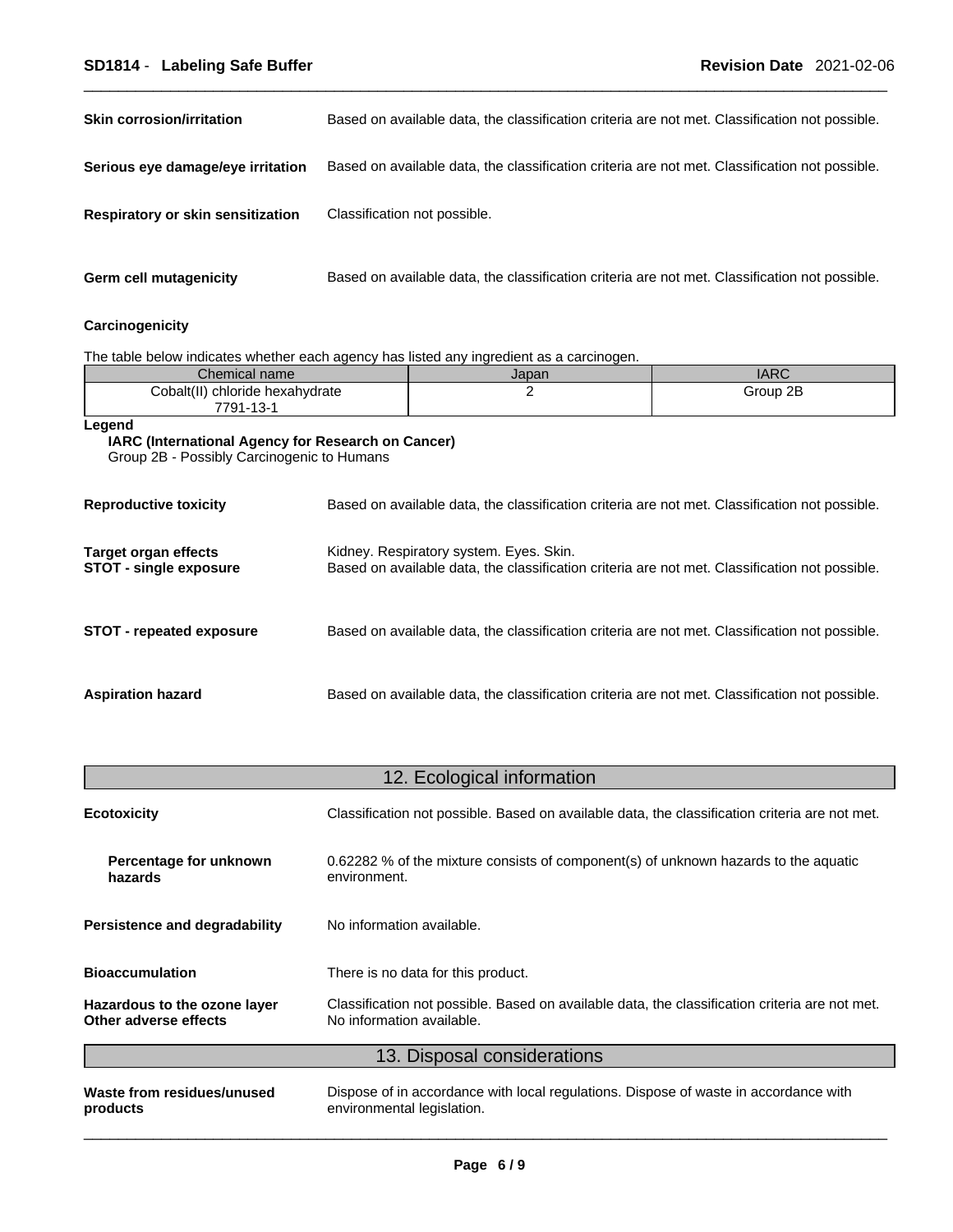**Contaminated packaging <b>Do not reuse empty containers.** 

#### 14. Transport information

| <b>IMDG</b>                       |                                                                                       |
|-----------------------------------|---------------------------------------------------------------------------------------|
| <b>Notes</b>                      | No components found suitable for Technical Name.                                      |
| UN number or ID number            | <b>UN3082</b>                                                                         |
| UN proper shipping name           | Environmentally hazardous substance, liquid, n.o.s.                                   |
| <b>Description</b>                | UN3082, Environmentally hazardous substance, liquid, n.o.s., 9, III, Marine Pollutant |
| <b>Transport hazard class(es)</b> | 9                                                                                     |
| <b>Packing group</b>              | III                                                                                   |
| <b>Marine pollutant</b>           | P                                                                                     |
| EmS-No                            | $F-A, S-F$                                                                            |
| <b>Special Provisions</b>         | 274, 335, 969                                                                         |
| ADR                               |                                                                                       |
| <b>Notes</b>                      | No components found suitable for Technical Name.                                      |
| UN number or ID number            | <b>UN3082</b>                                                                         |
| UN proper shipping name           | Environmentally hazardous substance, liquid, n.o.s.                                   |
| <b>Description</b>                | UN3082, Environmentally hazardous substance, liquid, n.o.s., 9, III, (-)              |
| <b>Transport hazard class(es)</b> | 9                                                                                     |
| <b>Packing group</b>              | III                                                                                   |
| <b>Environmental hazards</b>      | Yes                                                                                   |
| <b>ERG Code</b>                   | 9L                                                                                    |
| <b>Special Provisions</b>         | 274, 335, 601, 375                                                                    |
| IATA                              |                                                                                       |
| <b>Notes</b>                      | No components found suitable for Technical Name.                                      |
| UN number or ID number            | <b>UN3082</b>                                                                         |
| UN proper shipping name           | Environmentally hazardous substance, liquid, n.o.s.                                   |
| <b>Description</b>                | UN3082, Environmentally hazardous substance, liquid, n.o.s., 9, III                   |
| <b>Transport hazard class(es)</b> | 9                                                                                     |
| <b>Packing group</b>              | III                                                                                   |
| <b>Special Provisions</b>         | A97, A158, A197                                                                       |
| <b>ERG Code</b>                   | 9L                                                                                    |
| J <u>apan</u>                     |                                                                                       |
| UN number or ID number            | <b>UN3082</b>                                                                         |
| UN proper shipping name           | Environmentally hazardous substance, liquid, n.o.s.                                   |
| <b>Description</b>                | UN3082, Environmentally hazardous substance, liquid, n.o.s., 9, III                   |
| <b>Transport hazard class(es)</b> | 9                                                                                     |
| <b>Packing group</b>              | III                                                                                   |
| <b>Environmental Hazard</b>       | Yes                                                                                   |
| <b>Special Provisions</b>         | 274, 335                                                                              |
|                                   |                                                                                       |
|                                   |                                                                                       |

### 15. Regulatory information

#### **National regulations**

**Pollutant Release and Transfer Registry (PRTR)** Not applicable

#### **Industrial Safety and Health Law**

#### **Harmful Substances Whose Names Are to be Indicated on the Label**

Harmful Substances - names to be indicated on the label; Industrial Safety and Health Law enforcement order Table 9 (related to Industrial Safety and Health Law article 57 and ISHL Ordinance Article 33)

#### **ISHL Notifiable Substances**

ISHL Notifiable Substances - information (safety data sheet) to be supplied; Industrial Safety and Health Law enforcement order Table 9 (related to Industrial Safety and Health Law article 57-2 and ISHL Ordinance Article 34-2-4)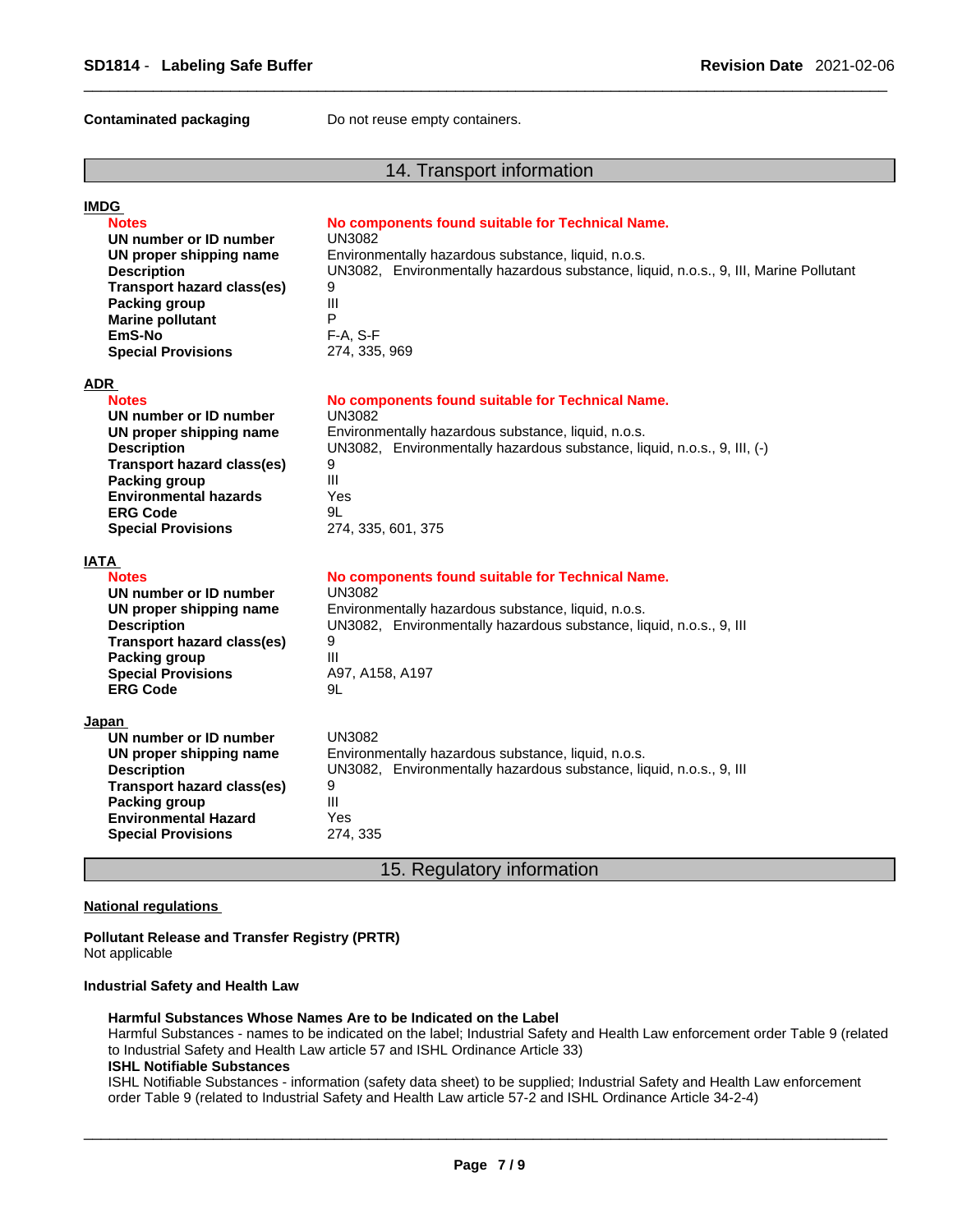#### **ISHL Working Environmental Evaluation Standards - Administrative Control Levels**

Subject to working environment measurements (related to Industrial Safety and Health Law Enforcement Order article 21 and Working Environment Evaluation Standards - administrative control levels). For further specification, refer to section 8 of the SDS.

**Poisonous and Deleterious Substances Control Law** Not applicable

**Fire Service Law:** Not applicable

**Act on the Evaluation of Chemical Substances and Regulation of Their Manufacture, etc. (CSCL)** Not applicable

**Ship (Marine Transportation) Safety Act**

See section 14 for more information **Civil Aeronautics Act** See section 14 for more information **Act on Prevention of Marine Pollution and Maritime Disaster** Not applicable **Act on Port Regulation Law** See section 14 for more information **Labor Standards Act** Occupational illnesses caused by chemical substances - Labor Standards Act article 75, Enforcement Ordinance article 35 and Notification Designating Elements and Compounds of Chemical Substances and Occupational Illnesses Table 1-2 item 4-1

#### **Air Pollution Control Law**

Volatile organic compound per Air Pollution Control Law article 2, paragraph 4 Hazardous air pollutants (HAPs) per Air Pollution Control Law article 2, paragraph 1, item 3 and Enforcement Order article 1

#### **International Regulations**

#### **The Stockholm Convention on Persistent Organic Pollutants** Not applicable

**The Rotterdam Convention** Not applicable

**International Inventories IECSC** -.

 **Legend:** 

**TSCA** - United States Toxic Substances Control Act Section 8(b) Inventory **DSL/NDSL** - Canadian Domestic Substances List/Non-Domestic Substances List  **EINECS/ELINCS** - European Inventory of Existing Chemical Substances/European List of Notified Chemical Substances **ENCS** - Japan Existing and New Chemical Substances **IECSC** - China Inventory of Existing Chemical Substances **KECL** - Korean Existing and Evaluated Chemical Substances **PICCS** - Philippines Inventory of Chemicals and Chemical Substances **AICS** - Australian Inventory of Chemical Substances

#### 16. Other information

| <b>Revision Date</b> |  |
|----------------------|--|
| <b>Revision Note</b> |  |

**Revision Date** 2021-02-06 **No information available.** 

|     | Key or legend to abbreviations and acronyms used in the safety data sheet |         |             |
|-----|---------------------------------------------------------------------------|---------|-------------|
|     | Legend Section 8: EXPOSURE CONTROLS/PERSONAL PROTECTION                   |         |             |
| TWA | Time weighted average                                                     | Ceilina | Maximum lin |
|     | Skin designation                                                          |         | Sensitizers |

**Hazard Designation** 

Maximum limit value

**Key literature references and sources for data used to compile the SDS** Agency for Toxic Substances and Disease Registry (ATSDR) U.S. Environmental Protection Agency ChemView Database